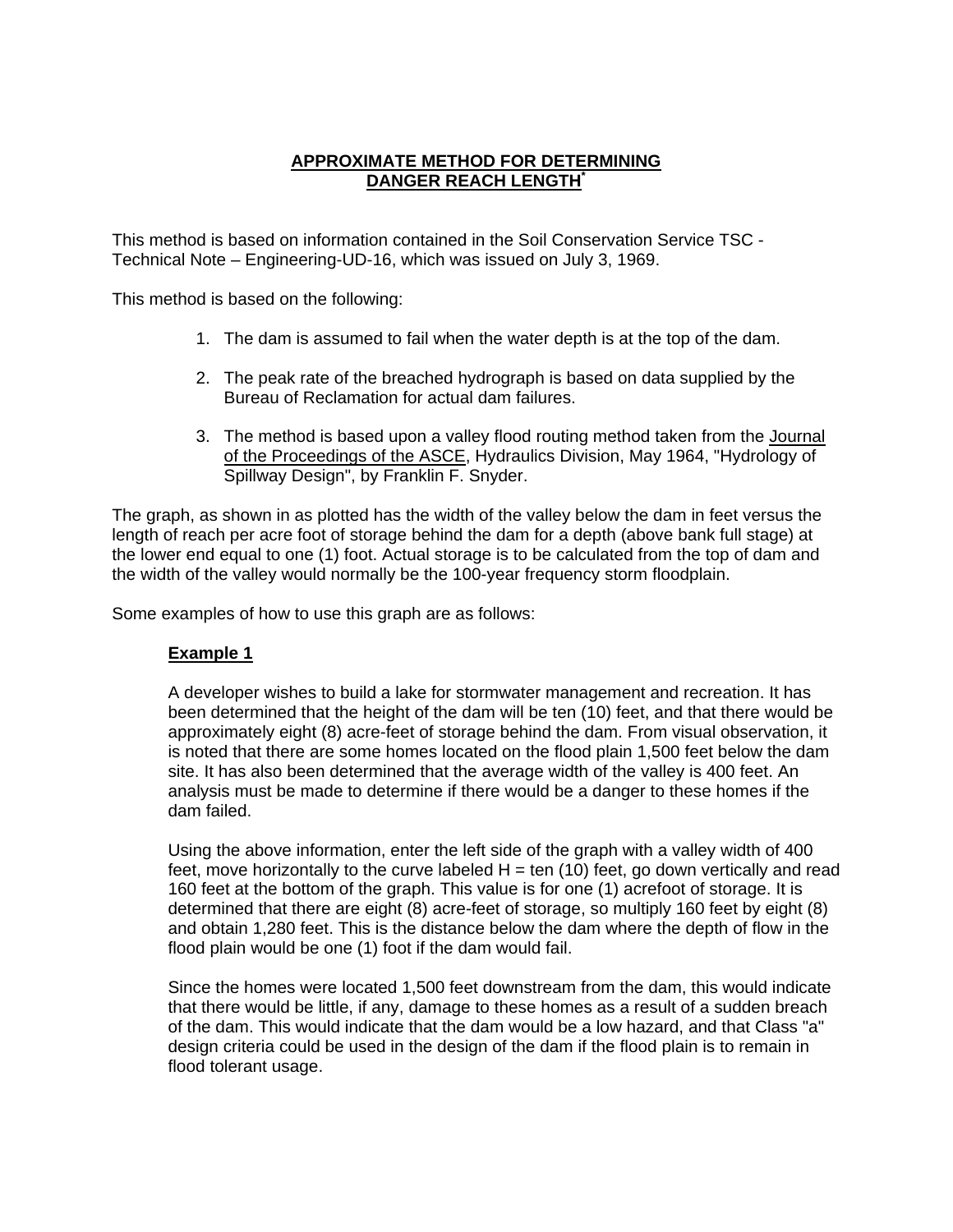## **Example 2**

Same as Example 1, except that the height of the dam is fifteen (15) feet.

Entering the graph again with a valley width of 400 feet and going across to the curve labeled  $H = 15$  feet and then going vertically down, you would read the length of reach equal to 210 feet for one (1) acre-foot of storage for depth (lower) = one foot. You have 8 acre-feet of storage so multiply 210 times eight and obtain 1,680 feet. This is the distance below the dam where the depth of flow in the flood plain would be one (1) foot if the dam would fail.

Since the homes were located 1,500 feet downstream from the dam, this would indicate that the depth of flow at the homes would be greater than one foot and would probably cause serious damage to these homes. This would indicate that the dam would be a higher hazard structure than Class "a".

This is an approximate method and more detailed valley routings will give more precise answers. This method should not be used if there is not a uniform valley width, or if there is any downstream obstruction, such as a road fill, an undersized pipe, etc.